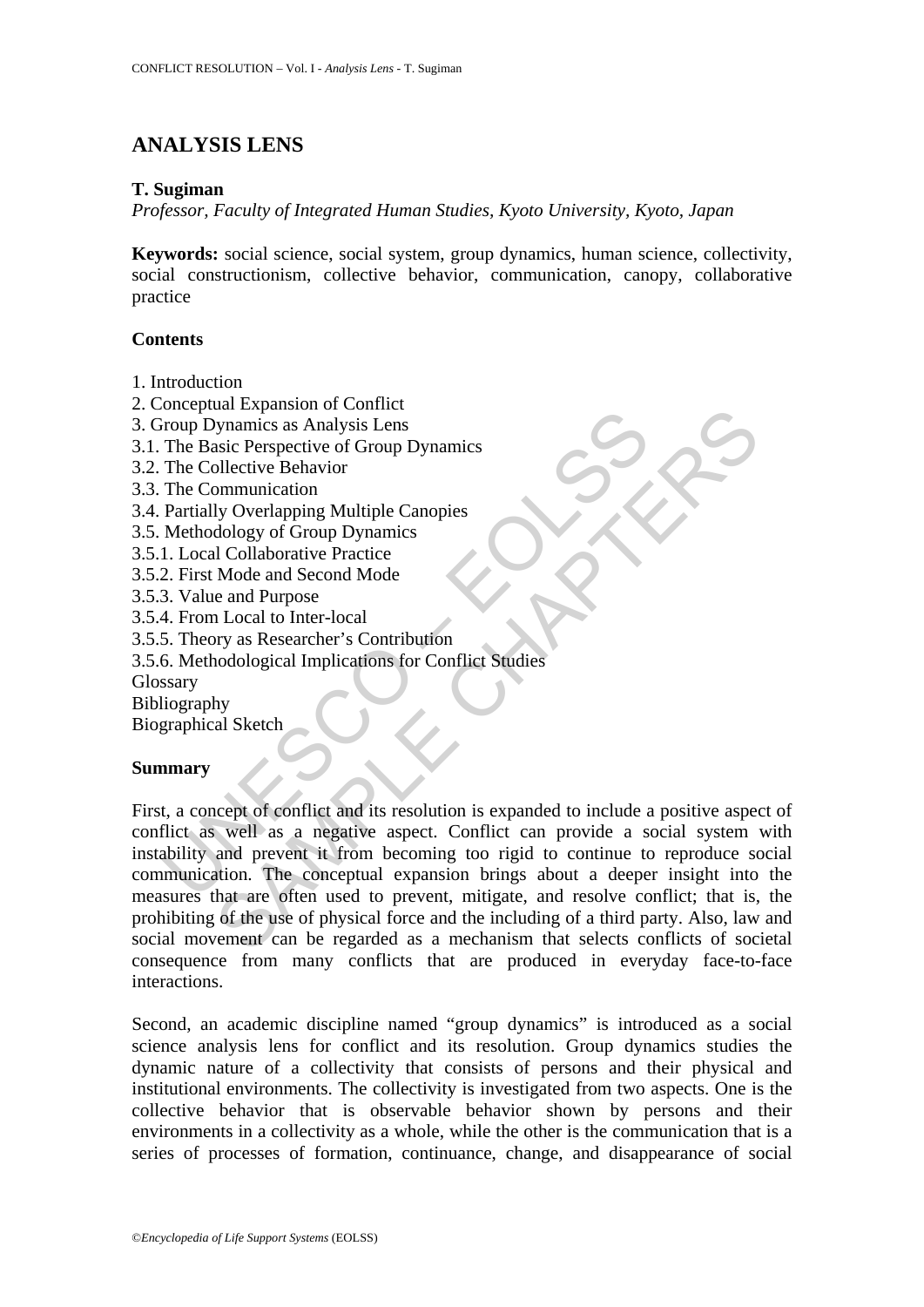norms and collective atmosphere.

A huge number of collectivities in a society constitute partially overlapping structure. A person is located in an intersection of many collectivities. In a situation in which a researcher studies a certain collectivity, there is another collectivity encompassing the collectivity and the researcher, which makes it impossible to separate a research object and a researcher, as can be done in natural sciences. Studies in group dynamics are, in principle, carried out as a collaborative practice by both a researcher and a research object; that is, people in a research field.

#### **1. Introduction**

Having explored various domains of conflict in the previous topic, we will focus on analytical perspectives and concrete analysis methods of conflict and its resolution in the present topic mainly from social science viewpoints. As an introduction to nine articles included in this topic, the present paper argues two points below.

First, we would like to expand our conceptual scope of conflict before entering into discussions on specific perspectives and analysis methods. It is emphasized that conflict can provide a social system with necessary instability and prevent it from becoming too rigid to continue to reproduce social communication. This positive aspect of conflict should not be overlooked, although it is also true that the destructive power of conflict often has a negative impact on a social system from which the conflict has been produced.

ytical perspectives and concrete analysis methods of conflict are<br>present topic mainly from social science viewpoints. As an in<br>les included in this topic, the present paper argues two points bele<br>t, we would like to expan perspectives and concrete analysis methods of conflict and its resolutio<br>topic mainly from social science viewpoints. As an introduction to<br>luded in this topic, the present paper argues two points below.<br>Would like to expa Second, an academic discipline named group dynamics will be introduced as an analysis lens for conflict and its resolution. Group dynamics, as one of the human sciences, investigates the dynamic nature of a human collectivity as a whole. This discipline is instrumental as conflict cannot be avoided in our society and even has positive functions for a social system. The basic perspective of group dynamics along with its major concepts will be described while referring to each of the nine articles included in the present topic.

It may be helpful to include an additional remark on group dynamics, especially for those who are already familiar with the discipline. The group dynamics that we use as an analysis lens in the present topic is a new type of group dynamics that is quite different from traditional group dynamics, which is typically characterized by studies of small groups in laboratory settings. Traditional group dynamics also tends to depend on methodological individualism in which a group phenomenon is explained by decomposing it into cognitive and behavioral processes of an individual person.

In contrast, the new group dynamics focuses on the dynamic nature of any kind of human collectivity, regardless of its size, organization, and visibility. Persons who are not even aware of the existence of each other can be treated as a collectivity, such as those who follow a particular fashion, who speak the same dialect, and so on. Furthermore, more than two persons or more than two collectivities that are in a conflict can be treated as a single collectivity. The structure of conflict can be clarified only when all collectivities in a conflict are simultaneously put in a scope as a single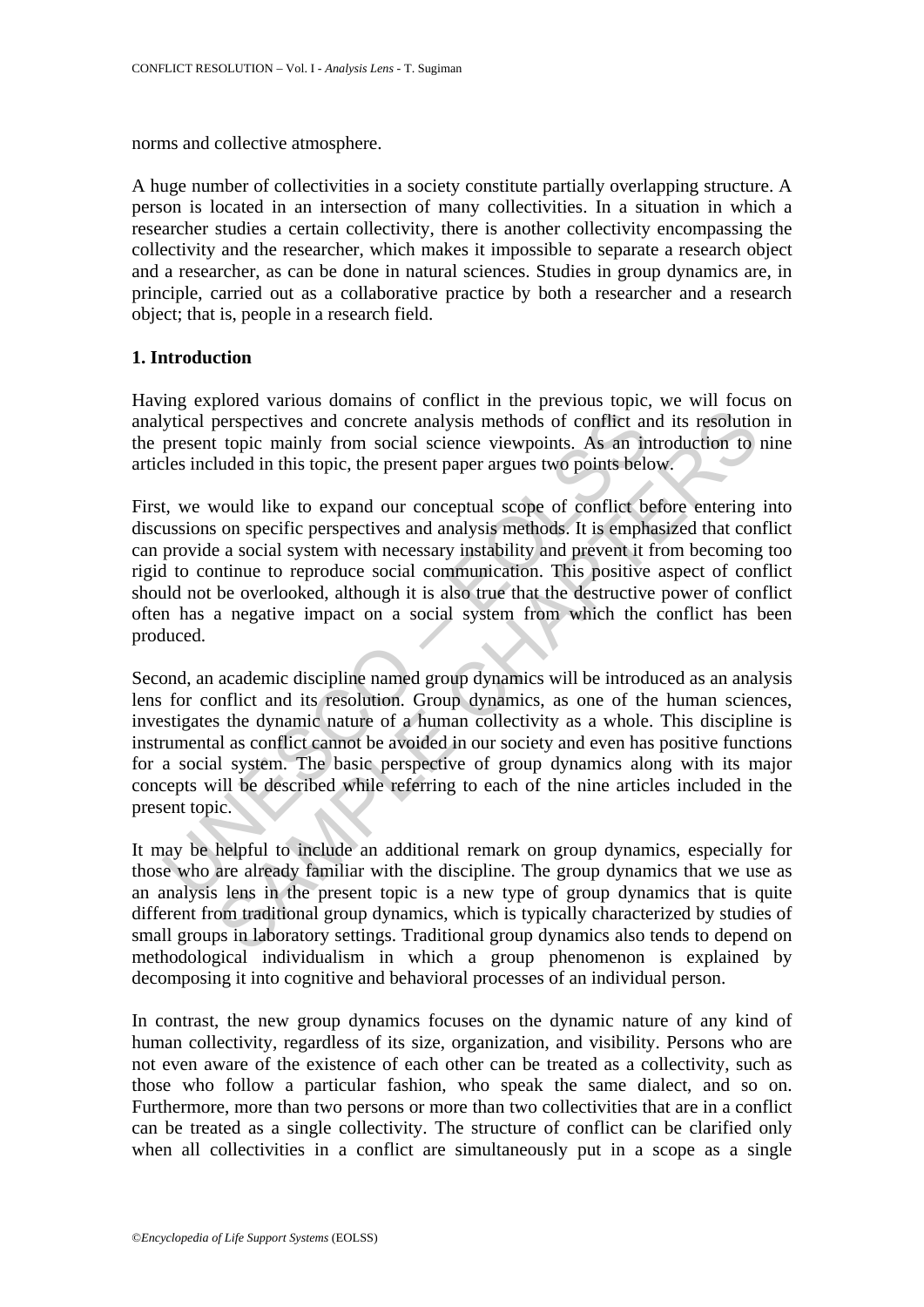collectivity, although we do not deny the importance of analyzing each collectivity separately.

The new group dynamics also differs from the traditional one in methodology. It puts much greater emphasis on the overall nature of a collectivity than the psychological processes of an individual person in the collectivity (See *The Persons and Conflict*). This emphasis on a collectivity leads us to an extreme but most convincing meta-theory called social constructionism. Social constructionism insists that psychological processes are constructed socially or by a collectivity to which the person belongs, although they are regarded as processes in an inner world or in the mind of a person by common sense and even by psychology. The present paper owes a lot to social constructionism proposed by Gergen (1994a, 1994b) and Sugiman (1999b).

#### **2. Conceptual Expansion of Conflict**

Conflict is likely to be regarded as a negative occurrence in our life. It is widely believed that conflict should be avoided if possible and that it should be resolved as quickly as possible to regain a peaceful situation. A conflict-free society tends to be thought of as the ideal society.

It is quite possible, however, that conflict can serve a positive function for a social system. A German sociologist, Niklas Luhmann, argued this positive aspect of conflict from the standpoint of his theory of social systems while he fully recognized negative aspects of conflict (Luhmann, 1984). His argument on conflict will help us expand our notion of conflict and relocate the term "conflict resolution" to a broader context than the one in which it has been embedded so far.

'onceptual Expansion of Conflict<br>
flict is likely to be regarded as a negative occurrence in our<br>
seved that conflict should be avoided if possible and that it show<br>
shows a possible to regain a peaceful situation. A conf **trail Expansion of Conflict**<br>
likely to be regarded as a negative occurrence in our life. It is will<br>
at conflict should be avoided if possible and that it should be resolve<br>
possible to regain a peaceful situation. A co According to Luhmann, one of the most important aspects of a social system is communication. Communication plays a central role in his theory of social systems to the extent that a social system is defined as a system constituted by communication autopoetically. Here, communication is referred to as the transfer of tacit framework from one party, either a person or a collectivity of persons, to another. It is the tacit framework that gives meaning to an action. For example, one can interpret the action of "rushing toward a goal to get a point for one's team" only in the tacit framework in which it is naturally assumed that one is playing football. Otherwise, one can only demonstrate a rapid physical movement of one's body that is only expressed as a mere behavior, not an action. The other players and the audience share the same framework as oneself, depending on whether they are happy or unhappy to see one's action.

Every party will naturally depend on a particular tacit framework, although that framework differs from one party to another. When the framework of one party is communicated to another, the framework of the former is transferred to the latter and becomes a more fundamental framework for the latter than the one it has depended on so far. Then, an action of the latter becomes an action that has meaning even if it is viewed in the tacit framework that has been held only by the former until the communication occurs. This means that the two parties have reached a situation in which they depend on a common tacit framework and, in this sense, they have constituted a larger social system.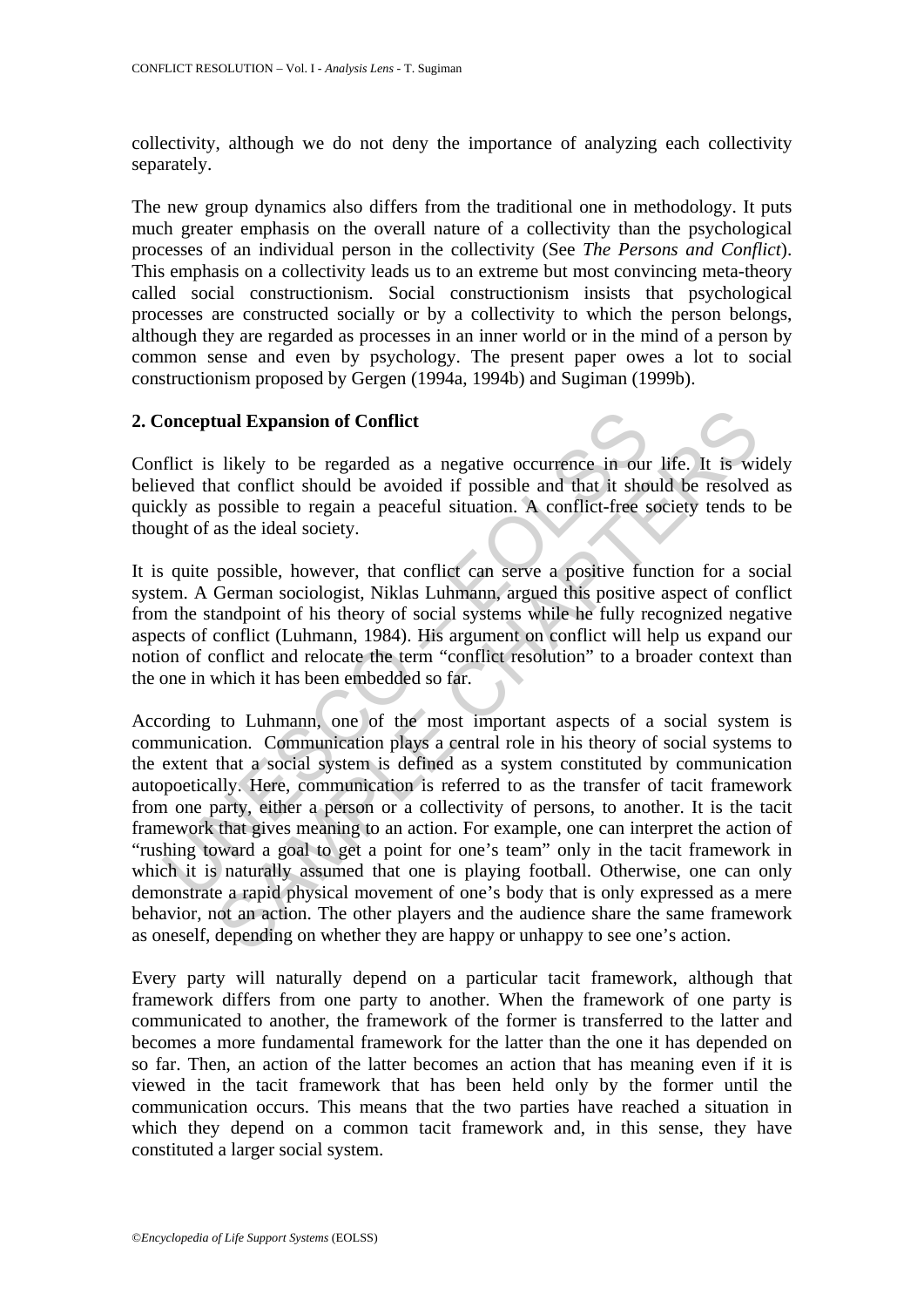A social system will expand more if the tacit framework is further communicated to more parties. By this expansion of a social system, more parties depend on a single framework. In other words, more parties are integrated into a larger social system by being bounded by a single framework. Through expansion, the system achieves more stability. This might cause some problems if the social system's environment is stable and does not require the social system to change.

However, excessive stability, or rigidity, of a social system can threaten its survival in situations where the environment is full of change and/or the social system itself is complex enough to be susceptible to even a small environmental change. In such situations, it is critical that the social system be able to transform its tacit framework and thereby enable new actions to be produced.

flict makes it possible for a social system to transform its tacit fr<br>communication of refusal, or a communication of "no." It occu<br>municates to another and the latter understands what the form<br>municates "no" to the former akes it possible for a social system to transform its tacit framework. Concidention of refusal, or a communication of "no." It occurs when one parts to another and the latter understands what the former party says thats "n Conflict makes it possible for a social system to transform its tacit framework. Conflict is a communication of refusal, or a communication of "no." It occurs when one party communicates to another and the latter understands what the former party says but communicates "no" to the former, which is also understood as a refusal by the former. It is very often the case that a communication of "no" from the latter to the former is responded to again by the former with "no." This is the beginning of conflict that is a continuous exchange of "no."

In conflict, a tacit framework of each party is rejected by one another. This can threaten the validity of the framework of each side and thus reduce the stability of each of the two social systems. In this situation, it is possible for each social system in conflict to refrain from sticking to the framework that it has depended on thus far and to create a new framework that could not have been produced without experiencing conflict. It might even be possible for a new framework to be shared among the two parties so that they constitute a single social system.

If we pay attention to not only the negative aspects but also the positive aspects of conflict, we can acquire a deeper insight into the measures that are often used to prevent, mitigate, or resolve conflict. Here, let us examine two measures: prohibiting the use of physical force and including a third party into the conflict between the two parties. The measures might appear to be nothing other than attempts to avoid escalation of conflict and to facilitate conflict resolution. However, it is important that they are also conditions under which further conflict can be maintained.

It is true that we often prohibit the use of physical force to avoid sustaining irreparable damage. However, physical force can also complicate, refine, and perpetuate a conflict. When physical force is allowed, conflicts are either not risked at all or are finalized relatively quickly and simply. In this sense, the prohibition of physical force has the function of increasing the possibilities of conflict, although it is done in an attempt to prevent catastrophe.

The inclusion of a third party also has the function of perpetuating a conflict while it is attempting to mitigate and finalize a conflict. The third party should be brought into a conflict as an impartial agent who has not allied beforehand with any of the parties in the conflict. However, this tends to trigger a new phase of conflict in which a struggle to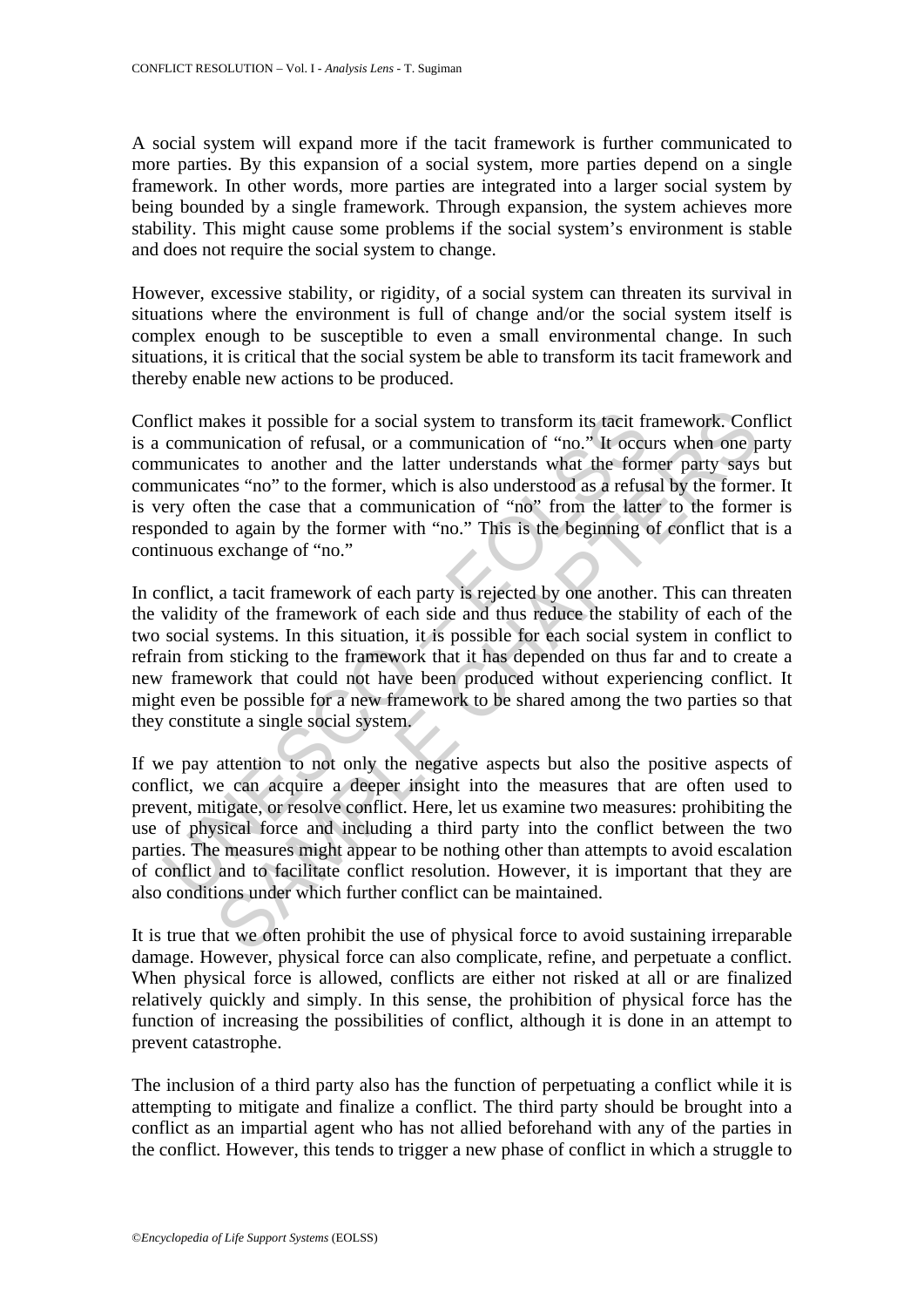win the third party over to one's own side is added to the conflict that has already existed. Thus, conflict is not resolved but is continued while changing its nature and increasing its complexity.

From the foregoing, it can be seen that our society is full of possibilities for conflict and is actually faced with a huge number of conflicts. Fortunately, many conflicts are not critically destructive but are helpful in preventing social systems from becoming excessively rigid. In other words, the scale of many conflicts is small and they are produced in a small social system in which face-to-face interaction plays a central role, like in a family, workplace, or small community.

It is also true, however, that there are some conflicts that escalate until much more than a few people are involved. What is it, then, that causes a particular conflict to grow from an informal level conflict into one that has significant societal consequences? Here, two selection mechanisms should be focused on; that is, law and a social movement.

In a traditional society that is characterized by its stability, law is a principal means of selecting conflicts worth the risk. More exactly, law tends to enforce economic and political positions and thereby make it possible for those who have property and power to reject the demands of others and press others who are less powerful into hopeless positions in a conflict. Moreover, the capacity for conflict extends the power of their positions. Domination was typically achieved by this process in the past. As domination by the powerful was established by the capacity for conflict, special language was developed and expressions of respect for the powerful naturally came about.

morthomal level conflict into one that has significant societal consection mechanisms should be focused on; that is, law and a social r traditional society that is characterized by its stability, law is a creding conflicts I level conflict into one that has significant societal consequences? Here, elechanisms should be focused on; that is, law and a social movement.<br>
onal society that is characterized by its stability, law is a principal mea In a modern society that is characterized by its instability and complexity, social movement is more powerful in selecting significant conflicts than official structure by law. Interestingly, the emergence and development of a social movement depends on the self-description of a society by the term "social movement." Moreover, employing this theory of social movement makes it possible to distinguish such movements from mere unrest, upheaval, or random violent episodes. This is true for various social movements, including revolutionary movements, nationalist movements, women's movements, youth movements, emancipatory movements, religious movements, and so forth.

A goal that is included in the self-description above accentuates the nature as a social movement. By the goal, what might have been regarded as the accident of emergence becomes the risk of success. The goal tends to serve as an alibi, as the basis of necessary continuation of the social movement. Furthermore, the goal tends to radicalize the movement, in which resistance and opponents are identified and thereby readiness for conflict is assembled even if the end state toward which one strives is not empirically defined.

Having expanded the concept of conflict, group dynamics will be introduced in the rest of this paper. This discipline is instrumental for analyzing both positive and negative aspects of conflict and exploring the way in which we utilize and/or resolve conflicts.

#### **3. Group Dynamics as Analysis Lens**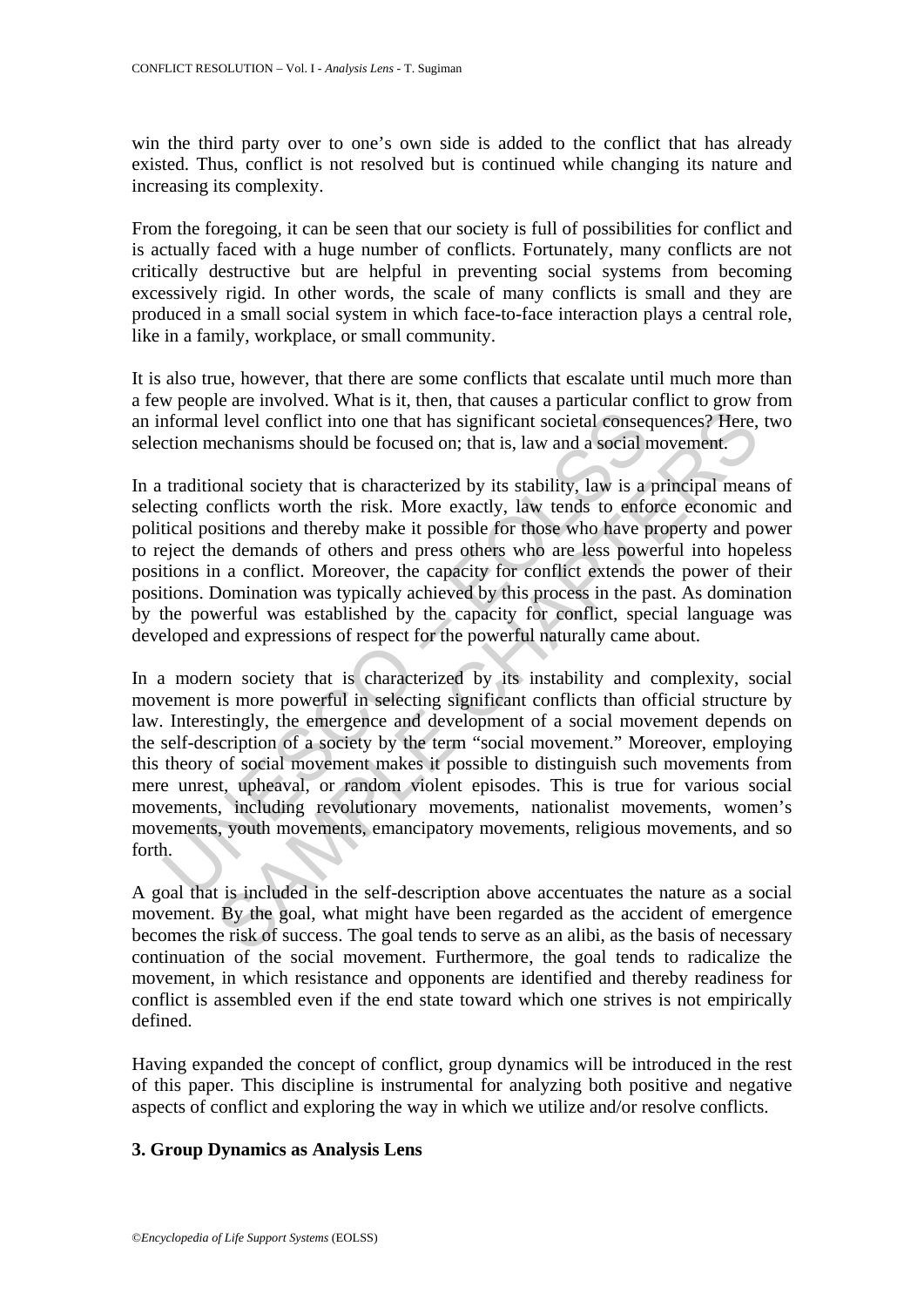#### **3.1. The Basic Perspective of Group Dynamics**

Group dynamics is defined, in the present paper, as a field of study in which the dynamic nature of human collectivities or groups is investigated by looking at the collectivity or group as a whole. Collectivities studied by group dynamics are very diverse, and can include: two-person collectivities consisting of a husband and a wife or two persons who love each other; a small group participating in a job or a sport together; a large organization which might have a membership of hundreds or thousands; a crowd of people who pack a football stadium; and people who are members of a nation. In a time when the global environmental problems and the conflicts between developed and developing countries are increasingly strident, it might also be time to redefine several billion people living on a spaceship named "earth" as a collectivity.

Group dynamics does not restrict the collectivities it studies to the ones whose spatial boundary can be easily recognized. For example, persons who share a technical term, a dialect, or a national language can be treated as a collectivity even if a part of them is scattered far from the place where the majority is located. It is also possible to treat, as a collectivity, those who follow a certain fashion or those who share a certain custom to use a unique instrument even if they are spatially scattered and do not fit the ordinary image of a group.

Even more than two persons who are hostile towards each other can be regarded as a single collectivity. Similarly, more than two collectivities or groups that are in conflict with each other can be regarded as a single collectivity for which conflict structure is analyzed while each collectivity is also a focus of analysis.

up dynamics does not restrict the collectivities it studies to the deady can be easily recognized. For example, persons who share east, or a national language can be treated as a collectivity even it etered far from the pl amics does not restrict the collectivities it studies to the ones whose span be easily recognized. For example, persons who share a technical ter a national language can be treated as a collectivity even if a part of the Game theory is instrumental for formulating a conflict situation in which more than two players are faced with each other along with their own sets of options. The theory was originally proposed as a practical mathematical method for operations research. The major focus was on finding equilibrium solutions that were realized when each player took a rational strategy. However, in group dynamics, equilibrium solutions can be used as an overall description of the near future of a collectivity that includes all players. For example, when there are two equilibrium solutions in a game with three players, conflict structure can be illustrated as a boat that has the three players on board -- i.e., is in a position between two whirlpools which correspond to the two equilibrium solutions, and is likely to be drawn into either of the two whirlpools by unpredictable fluctuation. (See *Structural Source of Conflict.*)

It should be noted that a concept of collectivity includes not only persons but also their environment, although only persons have been emphasized to refer to a collectivity in the above just to establish understanding. The nature of a collectivity is, therefore, an overall nature produced by both persons and their environment. (See *Alliances: Sanctioning and Monitoring.*)

The nature of a collectivity can be described from two aspects. One is an observable aspect called *collective behavior* and the other is an unobservable aspect called *communication*. Both aspects of the nature of a collectivity will now be explained.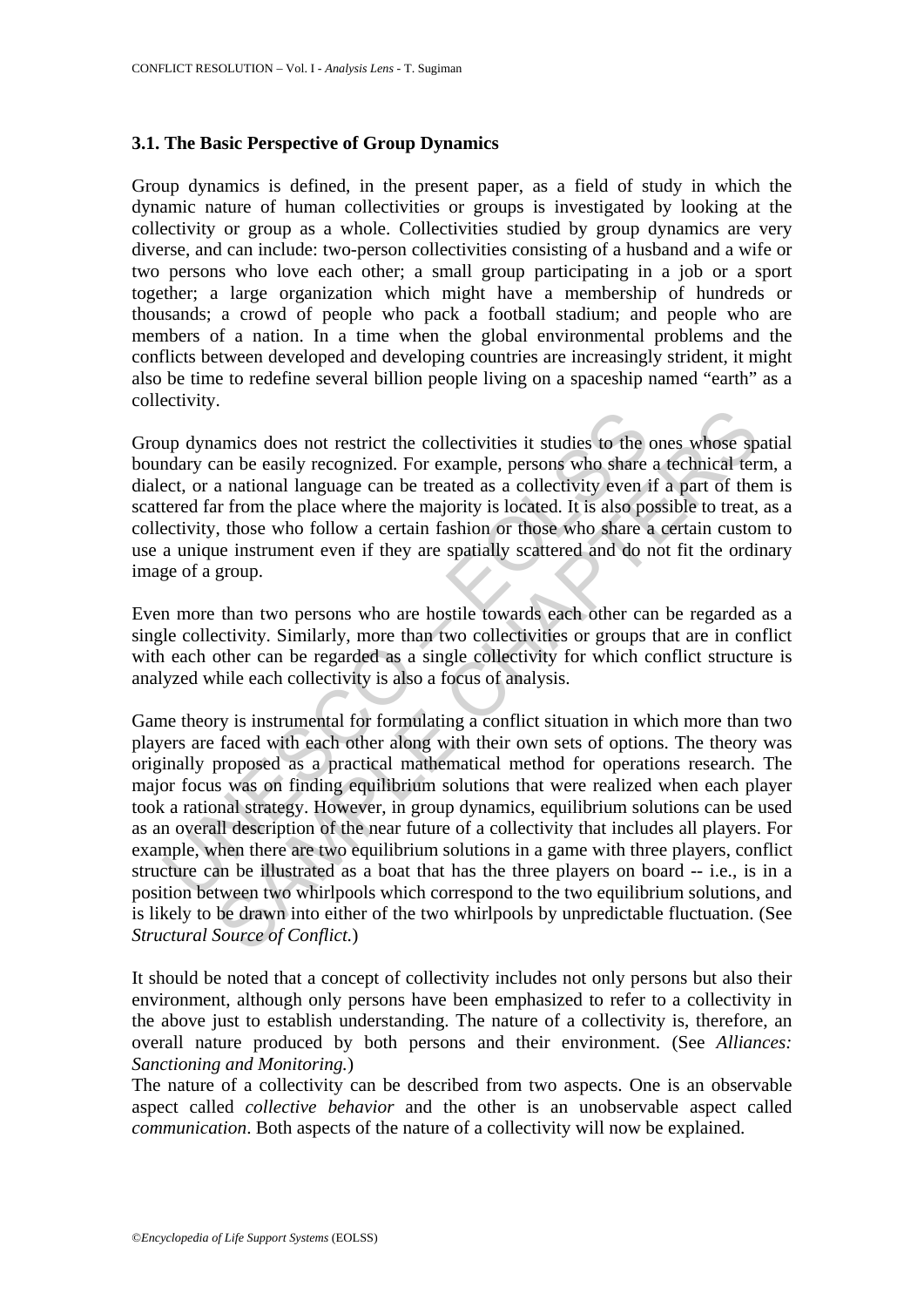- -
- -

## TO ACCESS ALL THE **21 PAGES** OF THIS CHAPTER, Visit: [http://www.eolss.net/Eolss-sampleAllChapter.aspx](https://www.eolss.net/ebooklib/sc_cart.aspx?File=E1-40-02)

#### **Bibliography**

Garfinkel, H. (1974). The origin of the term "ethnomethodology." In R. Turner (ed.), *Ethnomethodology*. Penguin. [This article introduces a new research arena called ethnomethodology along with its definition and basic concepts]

Gergen, J. K. (1994a). *Toward Transformation in Social Knowledge* (second edition). London: Sage. [This book points out limitations of logical empiricism in socio-behavioral sciences and suggests a new direction from the perspective of social constructionism]

Gergen, J. K. (1994b). *Realities and Relationships: Soundings in SocialConstruction*. Cambridge: Harvard University Press. [This book provides theory and methodology of social constructionism along with examples of field and laboratory studies]

Leiter, K. (1980). *A Primer on Ethnomethodology*. New York: Oxford University Press. [This book introduces basic concepts and theories in ethnomethodology]

man, I. K. (1994a). *Toward Transformation in Social Knowledge* (second econsists concepts)<br>
en, J. K. (1994a). *Toward Transformation in Social Knowledge* (second econsistion from the perspective of social constructionism Station (1994). Toward Transformation in Social Knowledge (second edition). London: Sciencests]<br>
C. (1994a). Toward Transformation in Social Knowledge (second edition). London: Coints out limitations of logical empiricism Luhman, N. (1995). *Social Systems*. Stanford: Stanford University Press (Originally published in German in 1984). [This book provides a new theoretical perspective of social systems as self-referential and autopoetic systems]

Moscovici, S. (1981). On Social Representation. In J. P. Forgas (ed.), *Social Cognition: Perspectives on Everyday Understanding*. London: Academic Press. [This paper argues that every representation is socially constructed even if it looks generated from somewhere in an individual mind]

Moscovici, S. (1984). The Phenomenon of Social Representations. In R. M. Farr, & S. Moscivici (eds.), *Social Representations*. Cambridge: Cambridge University Press. [This paper provides a general framework of social representations theory and its basic concepts]

Osawa, M. (1990). *Shintai no hikaku-shakaigaku (1)* [The comparative sociology of a body]. Tokyo: Keisou-shobou. [This book presents a new theory of social system in terms of a sociological concept of body]

Sakuta, K. (1981). *Kojin-shugi no unmei: Kindai-shousetsu to shakaigaku* (The fate of individualism: Modern novels and sociology). Tokyo: Iwanami-shoten. [This book clarifies limitations of thought based on individualism and emphasizes a trilateral relation]

Shimura, Y. (1993). *NHK special: Aka-chan, kono subarashii inochi* [Baby! A wonderful life]. Tokyo: Japan Broadcasting Corporation (NHK). [This TV program shows an interesting conversational pattern that is observed between a newborn baby and a mother]

Sugiman T. (1999a). From Empirical Fact-Finding to Collaborative Practice. In T. Sugiman, M. Karasawa, J. H. Liu, and C. Wood (eds.), *Progress in Asian Social Psychology (volume 2)*. Seoul: Kyoyook-kwahak-sa. [This article emphasizes the importance of human sciences in which collaborative practice by a researcher and people at a research site plays a central role]